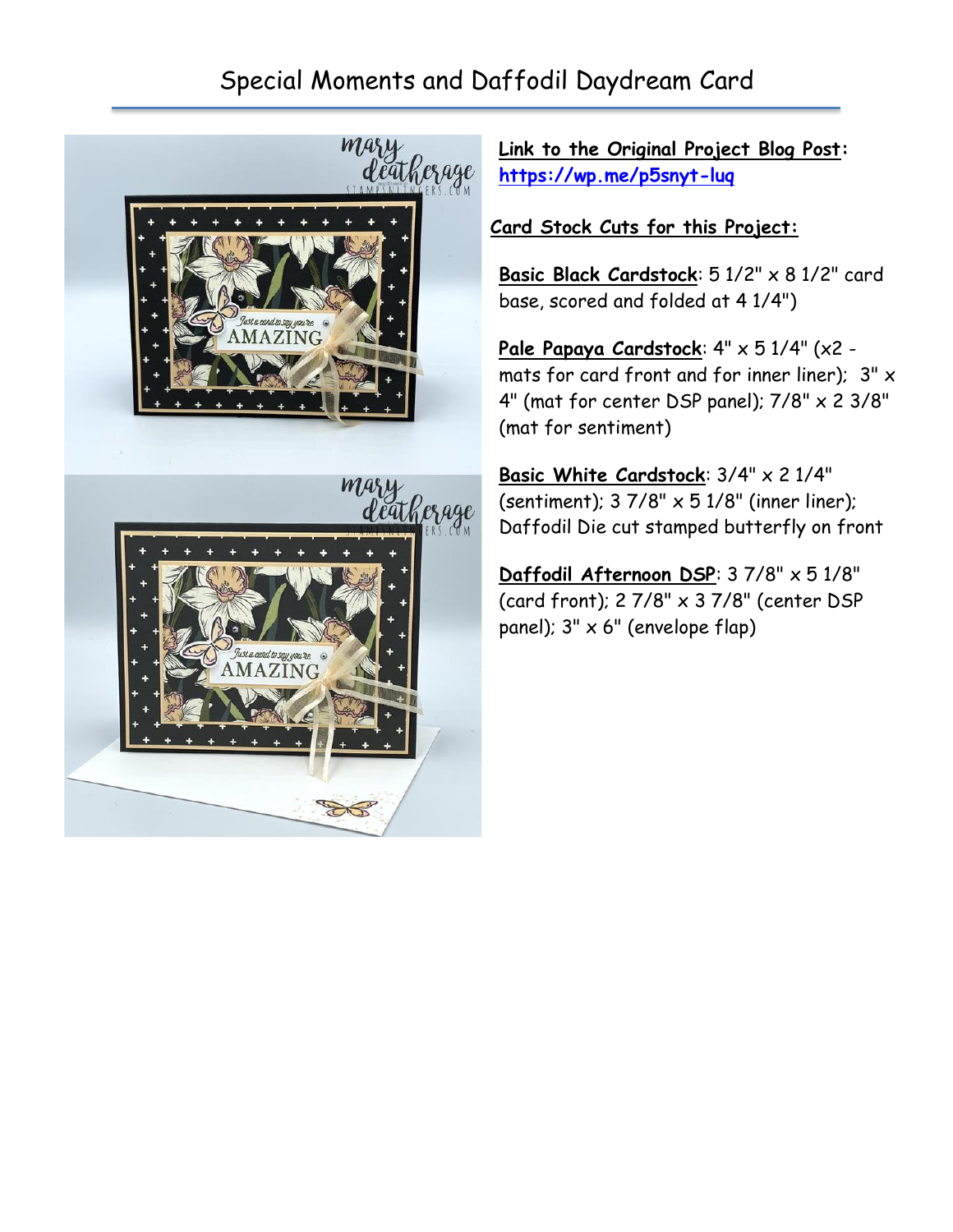## **Instructions for this Project**:

- 1. Use Liquid Glue to adhere the 3 7/8" x 5 1/8" piece of *Daffodil Afternoon* to one of the 4" x 5 1/4" pieces of Pale Papaya cardstock
- 2. Use Liquid Glue to adhere the 2 7/8" x 3 7/8" piece of **Daffodil Afternoon DSP** to the 3" x 4" piece of Pale Papaya cardstock.
- 3. Use Liquid Glue to adhere it to the card front.
- 4. Stamp the sentiment from the *Special Moments* stamp set in Mossy Meadow on a piece of Basic White cardstock. Then I matted it on Pale Papaya and popped it onto the card front with Black Stampin' Dimensionals.
- 5. On another piece of Basic White, stamp the small butterfly from the *Daffodil Daydream* stamp set in Tuxedo Black Memento Ink.
- 6. Use the matching die in the bundled Daffodil Dies set to cut it out.
- 7. Color the butterfly with a Dark Pale Papaya and Light Flirty Flamingo Stampin' Blends.
- 8. Lightly curl the wings with your fingers and use a Glue Dot to adhere it to the end of the sentiment with a Glue Dot.
- 9. Tie a small bow from a length of Pale Papaya *3/8" Open Weave Ribbon* and adhere it with a Glue Dot.
- 10. Add a few *Rhinestone Basic Jewels.*
- 11. On the  $3\,7/8$ "  $\times$   $5\,1/8$ " piece of Basic White cardstock stamp the scattered dots image from *Daffodil Daydream* twice in the middle in stamped-off-once Pale Papaya ink.
- 12. Stamp a second *Special Moments* sentiment in Mossy Meadow.
- 13. Stamp the Daffodil Daydream butterfly in Tuxedo Black and color with the Dark Pale Papaya and Light Flirty Flamingo Stampin' Blends.



14. Use Liquid Glue to adhere the panel to the second 4" x 5 1/4" piece of Pale Papaya cardstock. 15. Use Liquid Glue to adhere the matted panel into the Basic Black card base.